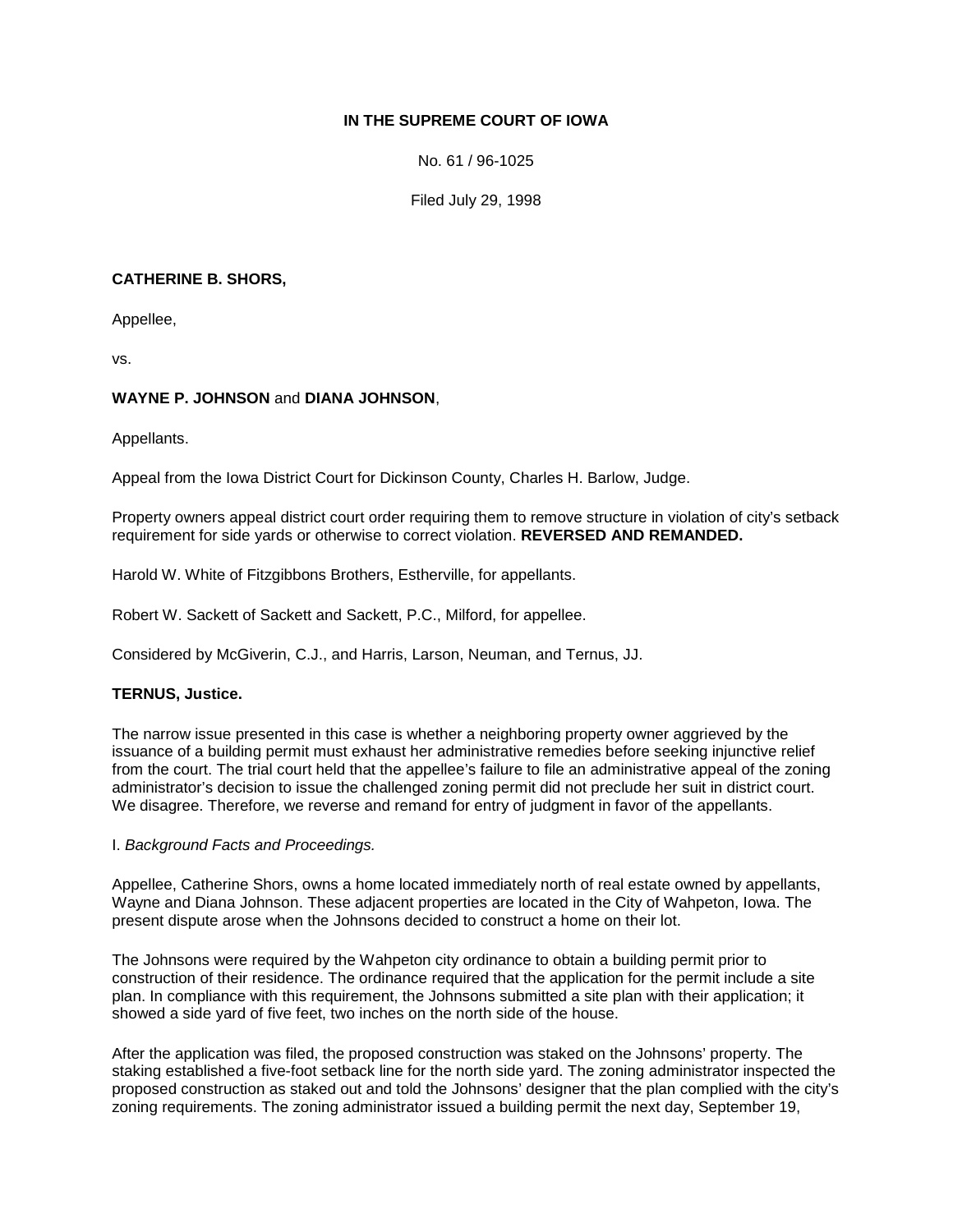#### 1991.

Wahpeton zoning ordinance no. 42 establishes a minimum side yard requirement of eight feet for single family dwellings. It also provides that "the side yard may be reduced to not less than 10 percent of the lot width, but in no case less than 5 feet." It is undisputed on appeal that the Johnsons' lot is eighty feet wide, and under the terms of the ordinance, they are required to have a side yard no less than eight feet in width.

Upon issuance of the building permit, the Johnsons' contractor began excavating their lot, completing this task on September 25, 1991. During the excavation, Shors noticed the closeness of the hole to her lot line. She questioned the contractor about her observations and was informed that they dig the hole larger than the actual house dimensions. Shors thereafter closed her Wahpeton home for the summer and did not return until the spring of 1992.

When Shors returned the following spring, she saw that the framework of the Johnsons' home was nearly completed. Her concern about the closeness of her neighbors' house was renewed, so she went to the city hall to read the zoning ordinance. Shors concluded the ordinance required an eight-foot side yard. She then measured the north side yard of the Johnsons' property and found it to be five feet.

At this point, Shors asked her son, a Des Moines attorney, for assistance. Shors' son spoke with Mr. Johnson and corresponded with him from late May through late June 1992, but could not resolve the problem. By early June 1992, the framing and roof of the house had been completed, and the windows had been installed. All construction on the house was finished by May 1993.

Shors filed her petition in this case on December 16, 1993. She pled several counts, but withdrew all prior to trial except count I. In count I, Shors alleged the Johnsons' home violated Wahpeton zoning ordinance no. 42. She requested that the court order the Johnsons to modify their home so that it would comply with the ordinance's minimum eight-foot side yard requirement.

After a bench trial, the district court granted the relief requested by Shors. The court found the Johnsons' north side yard did not comply with ordinance no. 42 and the building permit had been illegally issued. It also held the proximity of the Johnsons' home to Shors' property constituted an irreparable injury to Shors and, therefore, Shors was entitled to injunctive relief. The court ordered the Johnsons to remove their residence or bring the north side into compliance with the zoning ordinance. In ruling in favor of Shors, the trial court rejected the Johnsons' argument that Shors failed to exhaust her administrative remedies.

## II. *Issues on Appeal and Scope of Review.*

The Johnsons assert Shors did not exhaust her administrative remedies because she failed to appeal the zoning administrator's decision to issue the building permit. They contend Iowa Code section 414.10 (1991) required Shors to file an appeal with Wahpeton's board of adjustment and her failure to do so bars any relief from the district court. Shors counters that adjacent property owners need not exhaust an administrative process in which they were not participants and of which they did not receive notice.

A plaintiff's failure to exhaust an administrative remedy deprives the district court of jurisdiction of the case. *See Aschan v. State,* 446 N.W.2d 791, 792 (Iowa 1989). Contrary to the arguments of the parties, the issue is not one of subject matter jurisdiction. *See Holding v. Franklin County Zoning Bd. of Adjustment*, 565 N.W.2d 318, 319 (Iowa 1997). Our scope of review is for correction of errors of law. *See id.* at 320; *Riley v. Boxa*, 542 N.W.2d 519, 521 (Iowa 1996).

# III. *Discussion.*

It is well established that a party must exhaust any available administrative remedy before seeking relief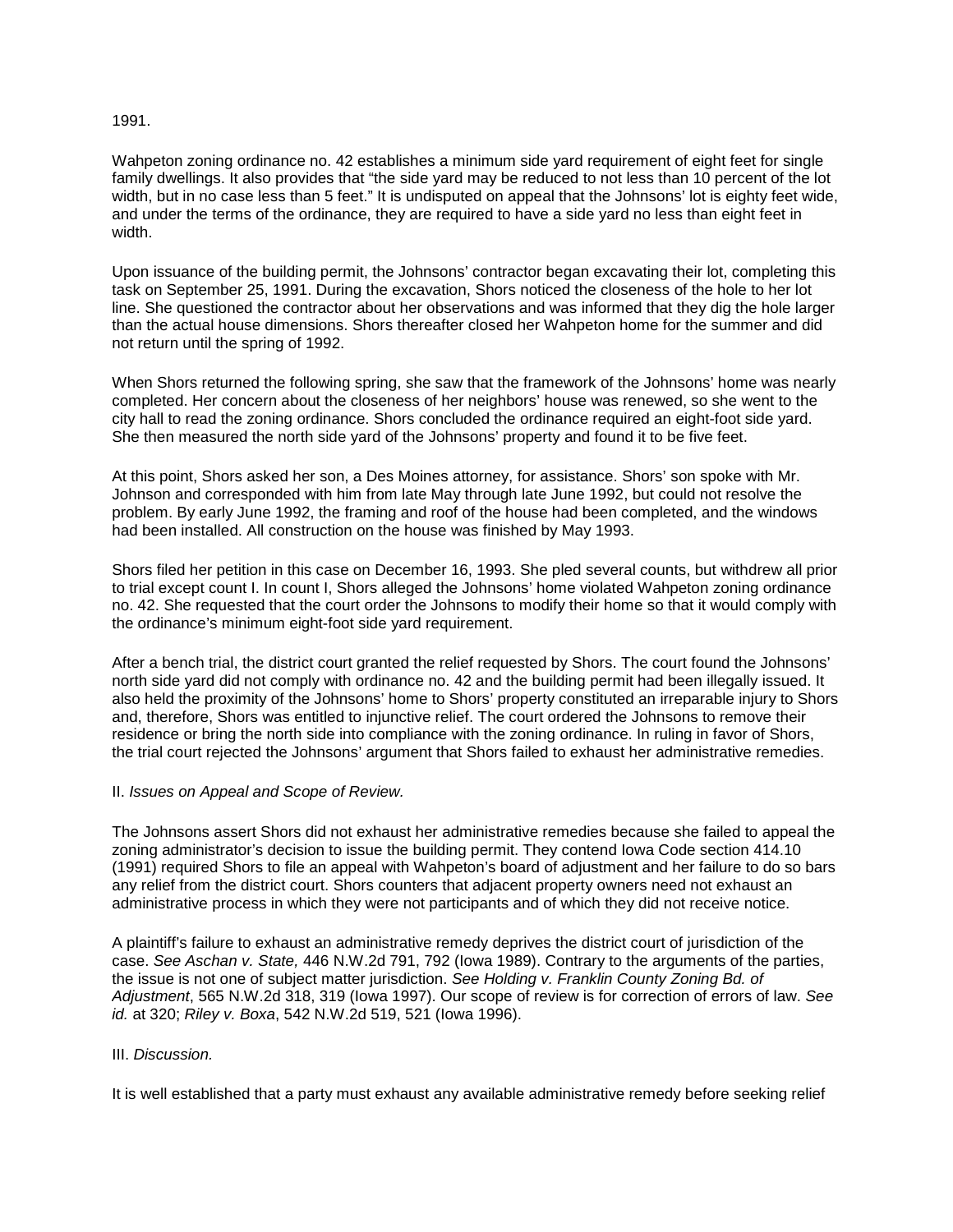in the courts. *See Iowa Coal Mining Co. v. Monroe County*, 555 N.W.2d 418, 431 (Iowa 1996). The exhaustion doctrine applies when (1) an adequate administrative remedy exists, and (2) the governing statute requires the remedy to be exhausted before allowing judicial review. *See Riley*, 542 N.W.2d at 521. The statute upon which the Johnsons rely is Iowa Code section 414.10, which states:

> Appeals to the board of adjustment may be taken by any person aggrieved . . . by any decision of the administrative officer. Such appeal shall be taken within a reasonable time as provided by the rules of the board by filing with the officer from whom the appeal is taken and with the board of adjustment a notice of appeal specifying the grounds thereof.

The Wahpeton city ordinance requires that "any person aggrieved" by a decision of the zoning administrator must appeal to the board of adjustment within ten days. (If the person aggrieved is dissatisfied with the decision of the board of adjustment, he or she has the right to file a petition for writ of certiorari in the district court. *See* Iowa Code § 414.15.) We must decide whether an appeal to the board of adjustment is an adequate remedy and whether section 414.10 requires that such an appeal be exhausted before resort to the courts. We answer both questions affirmatively.

A. *Adequacy of remedy.* We first note that Shors does not contest her status as an aggrieved person within the meaning of section 414.10. The evidence established that the decision of the zoning administrator to issue a building permit allowing five-foot side yards on the lot adjacent to Shors' property adversely affected the value and use of her property. Although an administrative appeal was thus available to her, Shors claims she was not required to resort to this remedy because it was inadequate. We disagree.

The board of adjustment has the power "[t]o hear and decide appeals where it is alleged there is error in any order, requirement, decision, or determination made by an administrative official in the enforcement of this chapter or of any ordinance adopted pursuant thereto." Iowa Code § 414.12. In exercising this power, the board may

> reverse, or affirm, wholly or partly, or may modify the order, requirement, decision, or determination appealed from and may make such order, requirement, decision, or determination as ought to be made, and to that end shall have all the powers of the officer from whom the appeal is taken.

*Id.* § 414.13. Pursuant to these statutes, the Wahpeton board of adjustment had the power to reverse a decision of the zoning administrator and revoke a previously-issued building permit. Such action by the Wahpeton board of adjustment here would have prevented construction of a house on the Johnsons' lot with side yards less than the required eight-foot minimum, the precise relief requested by Shors in this lawsuit. *See id.* § 414.11 (stating that administrative appeal "stays all proceedings in furtherance of the action appealed from").

Nevertheless, Shors argues that this remedy is inadequate under the facts of this case because once construction had progressed to the point where Shors had constructive notice of the violation, the Johnsons' house was in place and the board had no power to order the Johnsons to abate the violation. At the time Shors obtained constructive notice, the board would have had the power to revoke the Johnson's permit, thereby rendering them in violation of the ordinance. *See B. & H. Inv., Inc. v. City of Coralville*, 209 N.W.2d 115, 118 (Iowa 1973) (holding property owner issued an illegal permit did not acquire any vested rights even though it made substantial expenditures in reliance on the permit). Had the board revoked the Johnsons' permit and had the Johnsons not voluntarily remedied the violation, the city would have been able to obtain a court order directing the Johnsons to abate the violation. *See* Iowa Code § 414.20 (allowing city council to bring an action to correct or abate a violation of city's zoning ordinance). Thus, we hold the remedy provided by section 414.10 is adequate.

B. *Exclusivity of remedy.* This court has previously held that section 414.10 "implicitly require[s] [an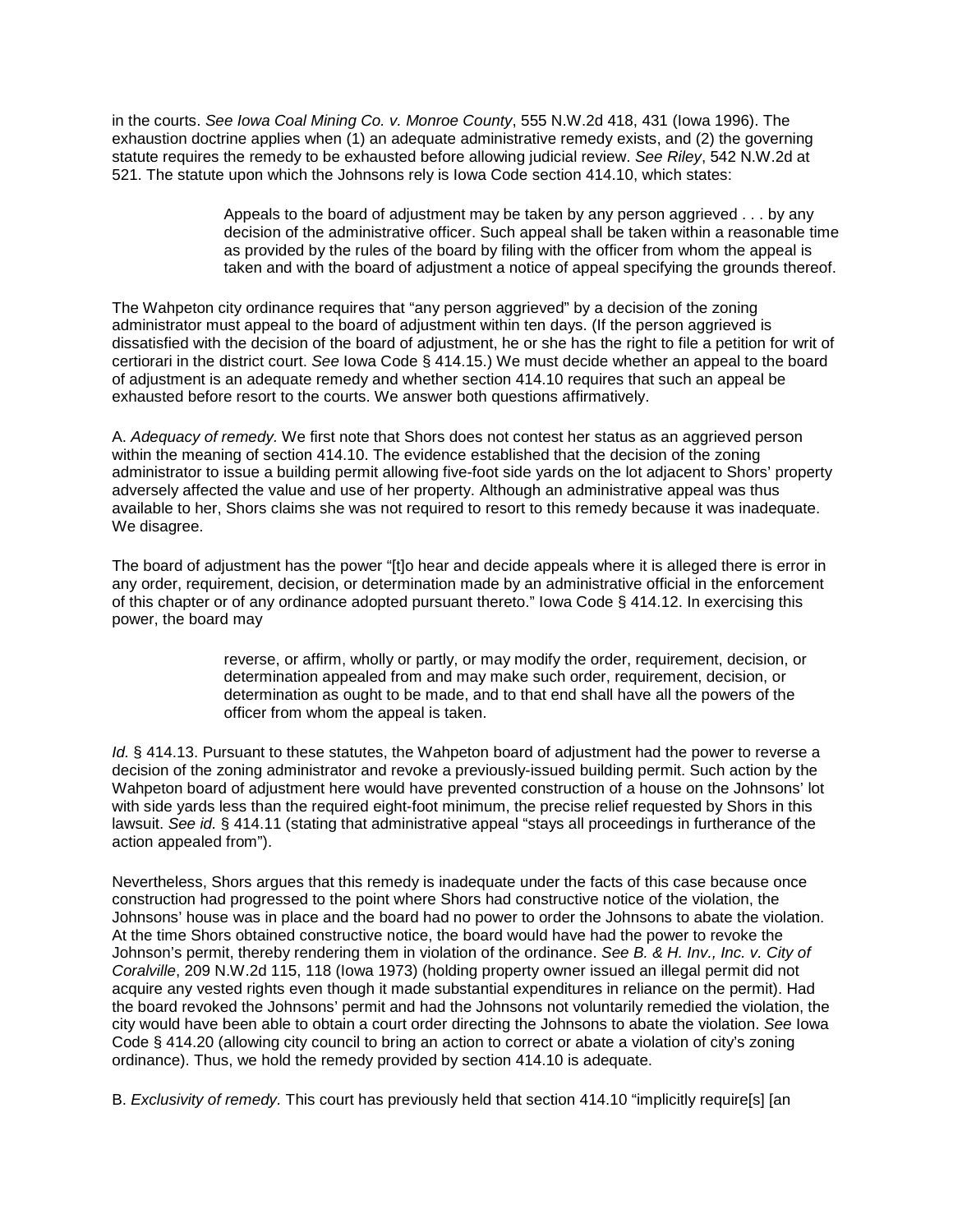aggrieved person] to exhaust her administrative remedies by appealing to the board of adjustment before [seeking] judicial intervention." *Riley*, 542 N.W.2d at 523. Shors seeks to distinguish this case by pointing out that the aggrieved person in *Riley* was the property owner whose request for a variance had been denied by the building administrator. In contrast, she asserts, she had no administrative notice and did not otherwise participate in the administrative process leading to the issuance of the Johnsons' building permit.

We find nothing in section 414.10 that would limit its applicability to only certain aggrieved persons. Rather, the language of the statute is all encompassing: "Appeals to the board of adjustment may be taken by *any* person aggrieved. . . ." Iowa Code § 414.10 (emphasis added). Furthermore, we have interpreted an identically-worded predecessor statute as creating an exclusive remedy for persons who object to the granting of a permit. *See Call Bond & Mortgage Co. v. City of Sioux City*, 219 Iowa 572, 587, 259 N.W. 33, 40 (1935) (interpreting Iowa Code § 6461 (1931)). In *Call Bond*, we said:

> Here we have an individual property owner who is attempting to use his property in a way and manner distasteful and detrimental to his neighbors, and when he applies for a permit and the building inspector grants the same, these property owners are aggrieved parties and have a right to an appeal and to have the matter submitted to this board [of adjustment] created for the very purpose of reviewing the action of the inspector, and adjusting the difficulties between the adjacent property owners and the applicant for the permit.

*Id.* at 585, 259 N.W. at 39. We dismissed the injunction action filed in *Call Bond* because the administrative remedy had not yet been exhausted. *Id.* at 587, 259 N.W. at 40.

Despite this precedent, Shors argues that such an interpretation of the statute is inherently unfair to persons in her position. She contends that the appeal time could easily expire before an adjacent property owner had any notice that his or her rights had been adversely affected by an action of the zoning administrator. We have previously held, however, that the time for an appeal under section 414.10 does not automatically start to run from the date of the challenged action. *See Arkae Dev., Inc. v. Zoning Bd. of Adjustment*, 312 N.W.2d 574, 577 (Iowa 1981).

In *Arkae*, the city manager had issued a building permit to Arkae Development, Inc. on January 7, 1980, but the city councilman who later challenged the permit did not learn of its issuance until February 20, 1980. 312 N.W.2d at 575. The councilman filed an appeal with the board of adjustment on February 22, 1980. *Id.* The board ordered that the building permit be revoked because it violated a city zoning ordinance. *Id.* Arkae then filed a petition for writ of certiorari, claiming the councilman's appeal to the board of adjustment was untimely because it was not filed within thirty days of the city manager's decision, as required by the board's rule. *Id.*

In rejecting Arkae's timeliness argument, we noted that "courts have almost uniformly held that time to file an appeal with a zoning board of adjustment commences when the appealing party is chargeable with notice or knowledge of the decision complained of." *Id.* at 577. In line with this authority, we held

> the time for appeal should run from the earliest of the date (a) the appealing party had actual knowledge of the decision appealed from, (b) the appealing party was chargeable with knowledge of that decision, or (c) notice of the decision is given in a reasonable, specified manner. Second, knowledge or notice of a "decision" refers not only to the administrative decision itself (*e.g.*, issuance of a building permit) but also to the facts constituting the basis for objecting to that decision (*e.g.*, the fact that the permit holder intends to use the property in a manner not clearly specified in the permit).

*Id.* (citations and footnote omitted).